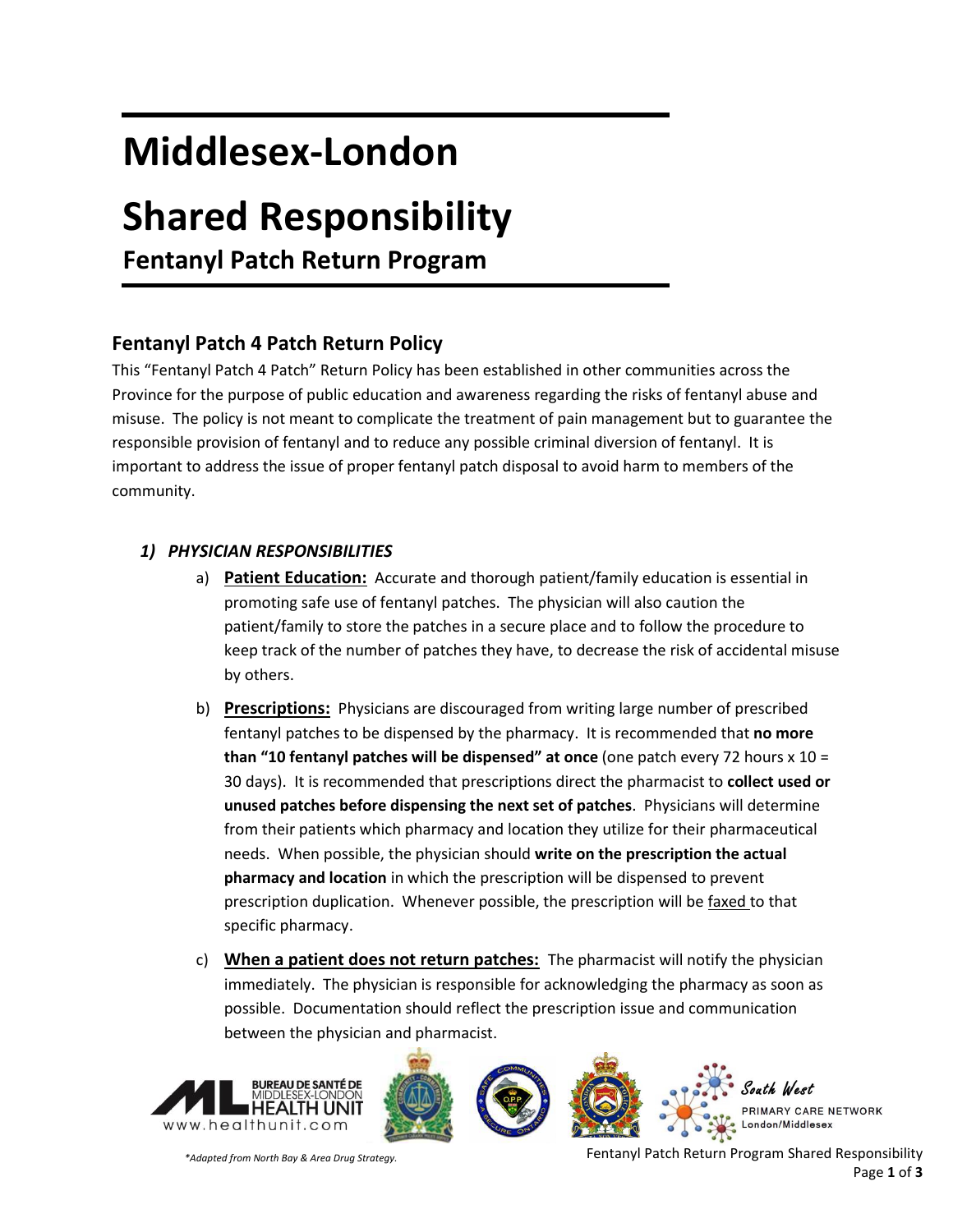When patches **are not** returned, the pharmacist will dispense one patch during the prescribed dosing period (i.e. daily, 48 hrs, 72 hrs) until the pharmacist is able to contact the physician or vice versa. This will be referred to as the *CONTINGENT DISPENSING PROTOCOL*.

#### *2) PHARMACIST RESPONSIBILITIES*

a) **Patient Education:** Accurate and thorough patient/family education is essential in promoting safe use of fentanyl patches. The pharmacy will caution the patient/family to store the patches in a secure place, to keep track of the number of patches they have, and to follow the return process to decrease the risk of misuse by others.

#### b) **Counseling Patient/Family on Fentanyl:**

*Provide "Fentanyl Patch Return Program - Return Sheet & What You Need to Know" with the bagged fentanyl prescription.*

- Explain to the patient/family that they are required to tape each removed/used patch flat on the return sheet.
- Explain that the person placing the patch on the return sheet should date and initial beside the patch.
- Explain to the patient/family that they will not be able to receive more patches if the current patches are not returned to the pharmacy.
- Educate on the importance of the Fentanyl Return Policy and the need for such a policy.

#### c) **Return Procedure:**

- Count the fentanyl patches returned and inspect them for any damage or tampering.
- Document the date and the number of patches returned in the patient's file.
- Report all suspicious use or abuse to the physician and communicate this to the patient/family if applicable.
- At any point if the pharmacist believes that a criminal offence has occurred he/she *MAY* report their concerns to the local Police agency*.*
- d) **When a patient does not return patches:** The pharmacist will notify the physician immediately. The physician is responsible for acknowledging the pharmacy as soon as possible. Documentation should reflect the prescription issue and communication between the physician and pharmacist.

When patches **are not** returned the pharmacist will dispense one patch during the prescribed dosing period (i.e. daily, 48 hrs, 72 hrs) until the pharmacist is able to contact



*\*Adapted from North Bay & Area Drug Strategy.*

Fentanyl Patch Return Program Shared Responsibility Page **2** of **3**